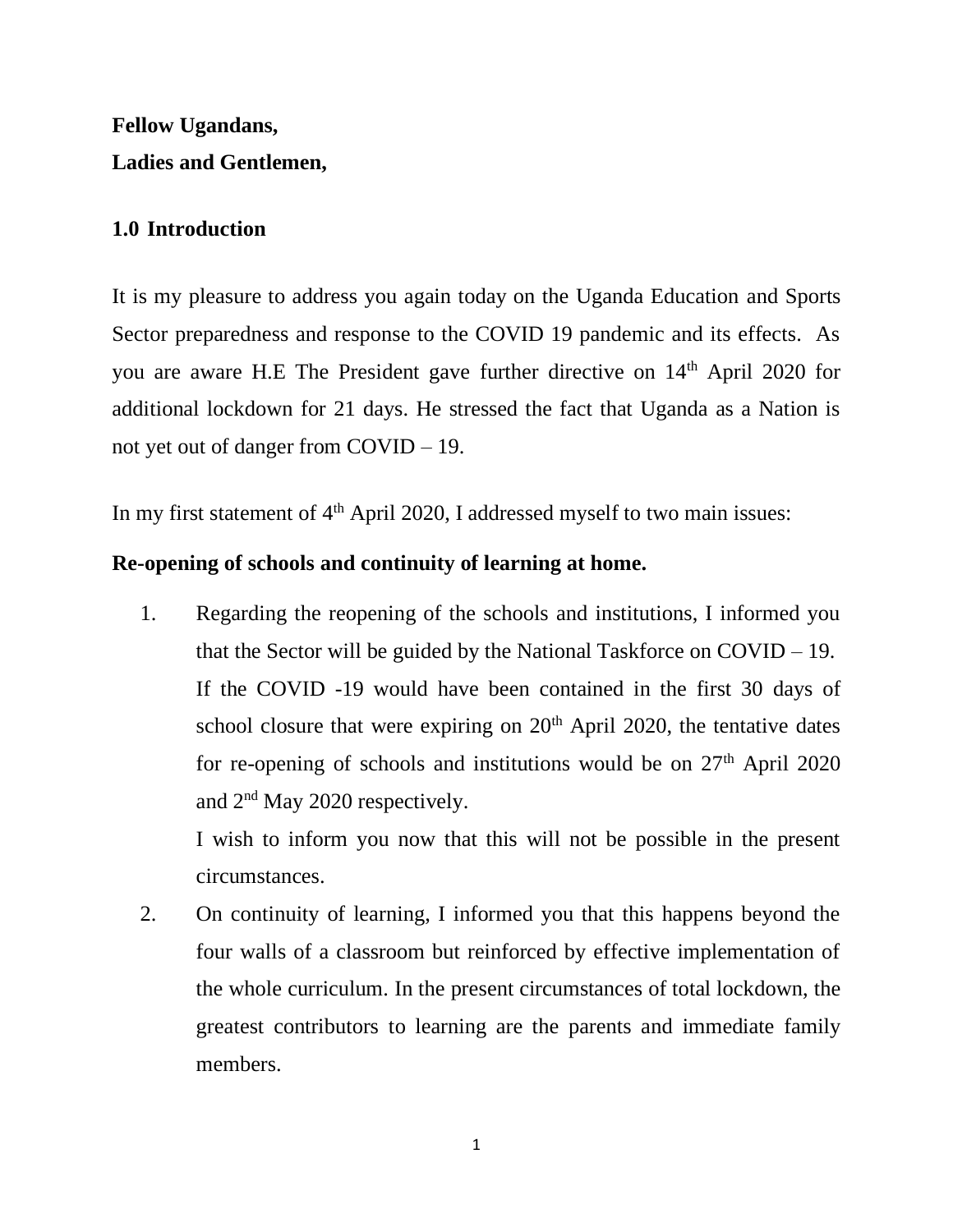I therefore reiterate my appeal to parents and families, to help learning take place by involving the learners in their home activities to give them skills for life such as cooking, cleaning, gardening, looking after animals, business, Art, music, physical activity, play and sports and many others. Spend time with your learners to develop their values and positive attitudes.

Tell them stories, riddles and other life lessons and support their learning. **Help your learners to make a craft or develop an innovation which will be required at school at the re-opening.**

Counsel, guide and encourage children to wait for the re-opening of schools with enthusiasm and zeal.

3. The Ministry has produced a framework to guide the process of continuity of learning.

We have also identified the basic competences / concepts to study, harmonized learning packages/materials for use in the continuity of learning while learners are at home, and prepared Guidelines for LG to ensure effective learning. These will be delivered on Radios and Televisions and will mainly focus on P.1 to P.7 and Secondary level. The learning by Radios and TVs have started today, Monday 20<sup>th</sup> April 2020.

As I said before, these lessons will address basic concepts which learners at various levels have already covered. The purpose of this to ensure consolidation of concepts already learnt as a basis for further learning when schools open. In addition, learners will access pre-recorded lessons and other learners will access materials on line.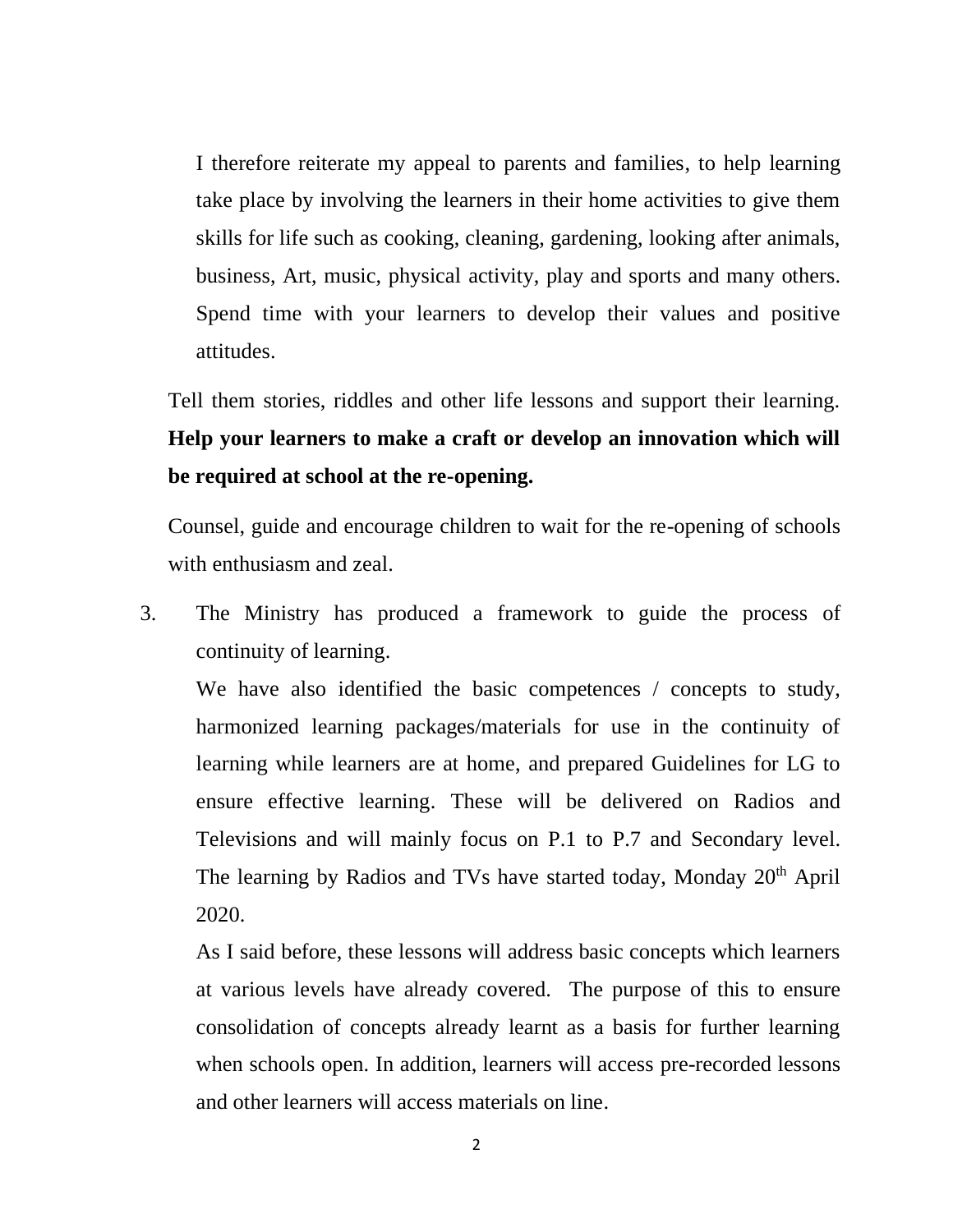4. Self-study print materials for P1 to P7 have also been developed and will be distributed to learners.

The Ministry will hand the materials to the District leadership led by the RDC and CAO. These will distribute to the Sub-county chiefs who in turn will hand them to the Parish Chiefs. The Parish Chiefs will use the LC1 to hand them to the homes. Proper records shall be kept at every level. These materials will be a great resource to our learners even after the lockdown.

## **The continuation of the systematic curriculum coverage will take place at school after the re-opening.**

- 5. With regard to the learning for Pre-Primary (ECD) and Lower Primary (P.1-P.3), this will mainly be home based. Allow these young children to enjoy their childhood by teaching them through play, songs riddles, counting, listening, speaking and writing in both local languages and English.
- 6. Learners in TVET Institutions, Tertiary Institutions and Universities should engage in wide reading on various subjects including economics (Global and National) Social System, Health Inventions and Innovations. This will widen their knowledge base. As I mentioned before, these students should also read around their courses/modules on their current semester using every possible means especially the internet since they already have their course outlines.

However, National Council for Higher Education will work with Universities to ensure continuity of learning.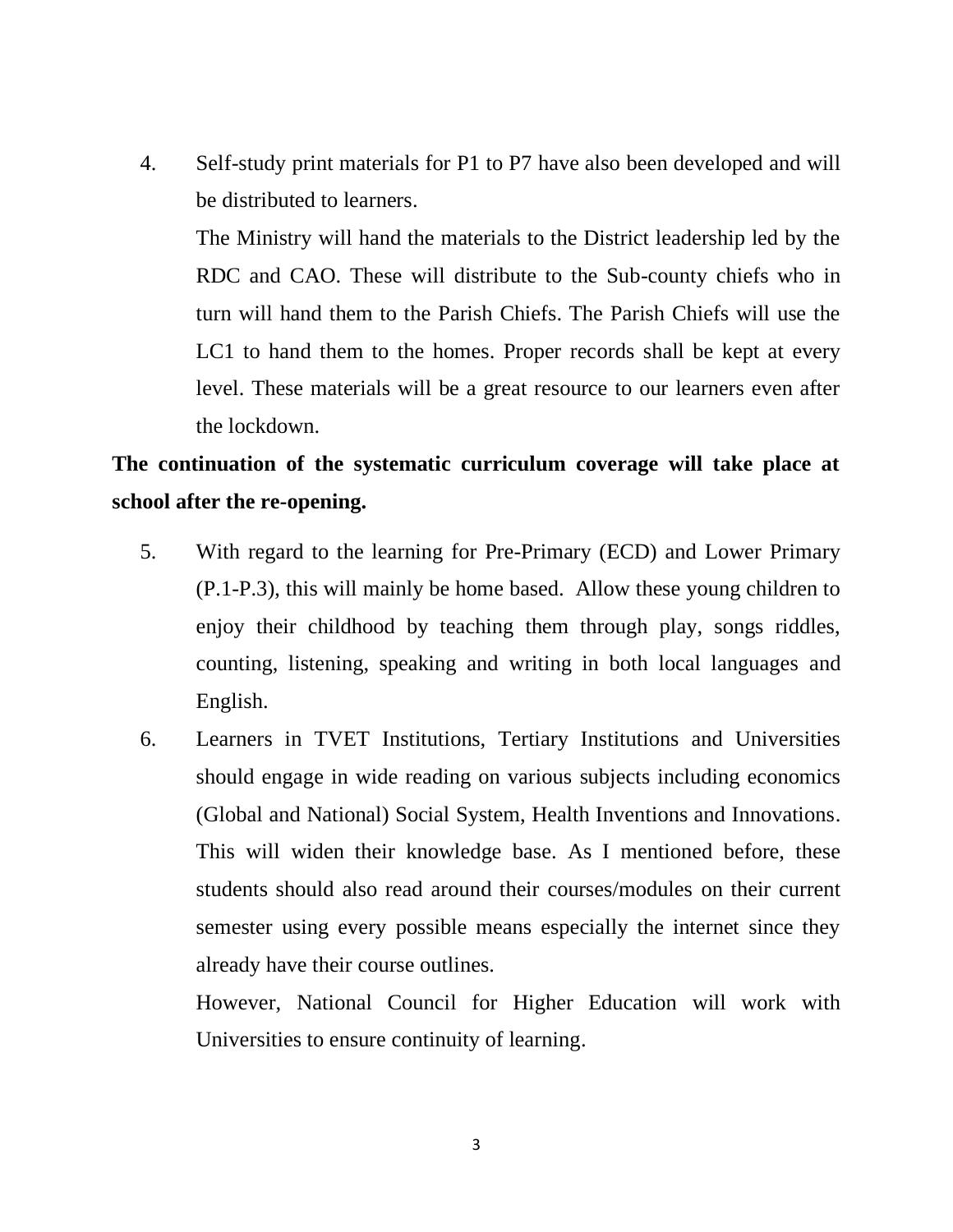7. All Teachers, Instructors and Lecturers should effectively prepare for **ALL** the lessons/lectures for the current term/semester to redeem the time when schools/institutions re-open. Headteachers and heads of Institutions are hereby instructed to give the teachers the necessary assistance for this preparation.

8. As you may be aware, even after the lockdown has been lifted, the education Institutions will need to be prepared for resumption of learning. In this regard, the Ministry plans to strengthen the program of Water Sanitation and Hygiene (WASH), Psycho-social support, safety and security of learners and coordination with various stakeholders. Working with Ministry of Health, we shall issue Standard Operating Procedures to education Institutions to ensure safety of learners and teachers.

9. Finally, the Ministry will continue to actively monitor the situation and make further recommendations as guided by H.E The President, the Ministry of Health and the National Taskforce on COVID-19.

Ensure your personal safety and that of the learners by following the national guidelines on COVID -19. Please avoid touching your eyes, mouth and nose. Wash with soap and use sanitizers as often as you can. Keep home and observe social distancing.

We are praying and trusting God who is able to reverse this situation. We are confident that soon life will return to normalcy.

Once again, I would like to express my appreciation to all the government agencies, individuals, organizations and education partners for the support they continue to accord the ministry during this difficult time.

4